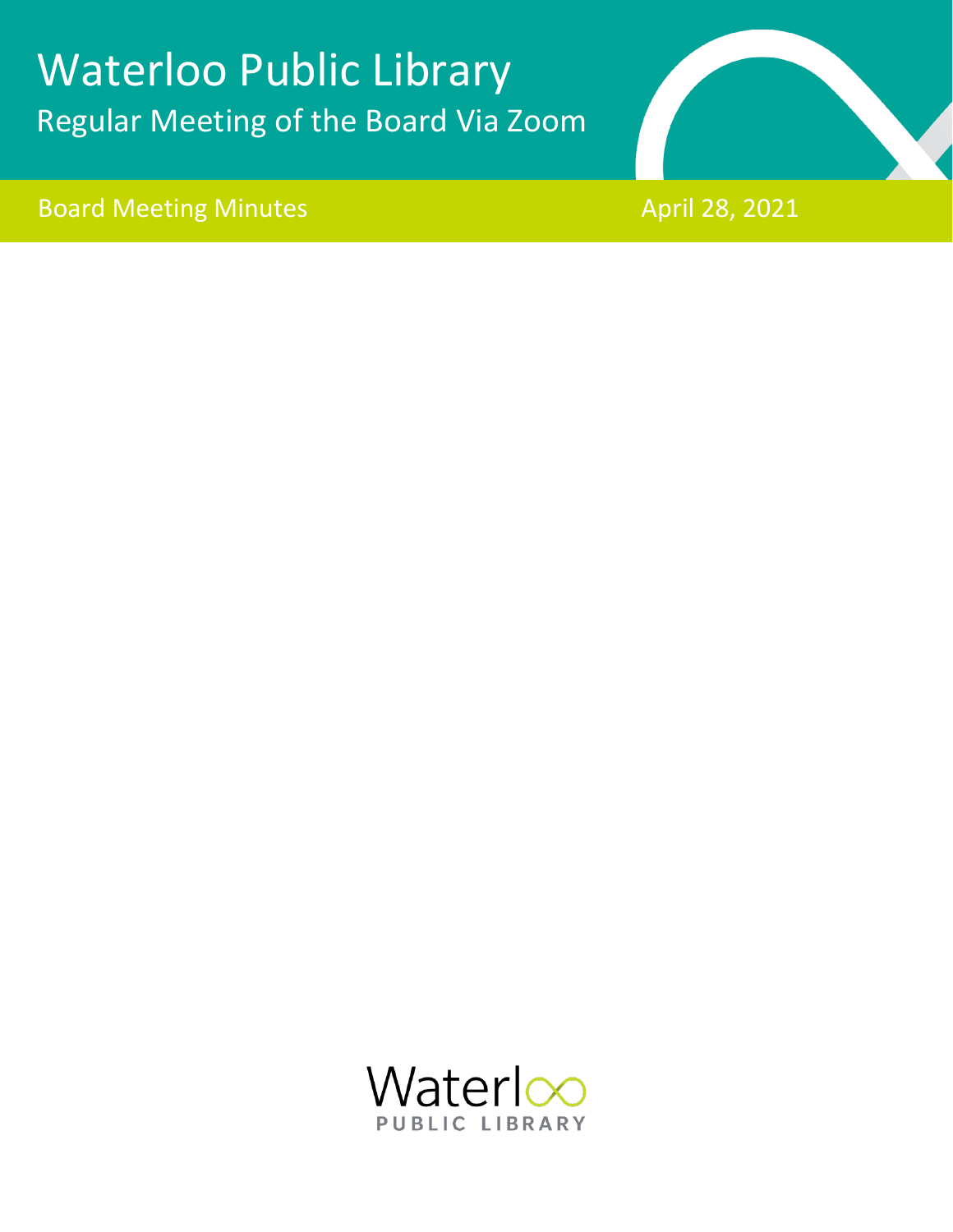**Board Members Attending:** K. Coviello (Chair); D. Charlton (Vice Chair); S. Ahmad; R. Harder; K. McManus; F. Mensink; J. Strong; I. Pandit; Councillor D. Freeman

**Staff:** L. Clarke (CEO); C. Denbok (Manager, Human Resources); L. Dick (Manager, Branches); A. Kipfer (Manager, Marketing & Communications)

## **1. Call to order:**

- 1.1 Land Acknowledgment J. Strong
- K. Coviello (Chair) called the meeting to order.

## **2. Approval of the agenda**

**Moved by K. McManus,** seconded by F. Mensink, that the agenda be approved.

 **Motion carried.**

## **3. Disclosure of pecuniary interest and the nature thereof**

None.

## **4. Approval of the minutes of the previous regular meeting**

**Moved by F. Mensink,** seconded by D. Freeman, to approve the minutes of the March 24, 2021 Board meeting.

## **Motion carried.**

## **5. Business arising from the minutes**

None.

# **6. Correspondence – Letter from the Region of Waterloo CAO; Letter to Premier Ford**

# **7. Staff Presentation – Corrine Denbok, Manager, Human Resources**

- Launching a new Performance Evaluation System in spring 2021, moving to a more frequent but doable, feedback model. We plan on adding simple, suitable questions, utilizing an automated and paperless system. The objective is to have a more engaging process to encourage goal setting and to more readily identify learning/training opportunities
- Currently working on a market survey to compare WPL salaries with other libraries estimated completion date is in approximately 6 weeks
- Many great training opportunities for staff since training sessions can be done virtually. Over 50 staff attended Ontario Library Association (OLA) sessions in February. All staff are also participating in Ryan Dowd's Librarian's Guide to Homelessness – helping build empathy and tools about best practices

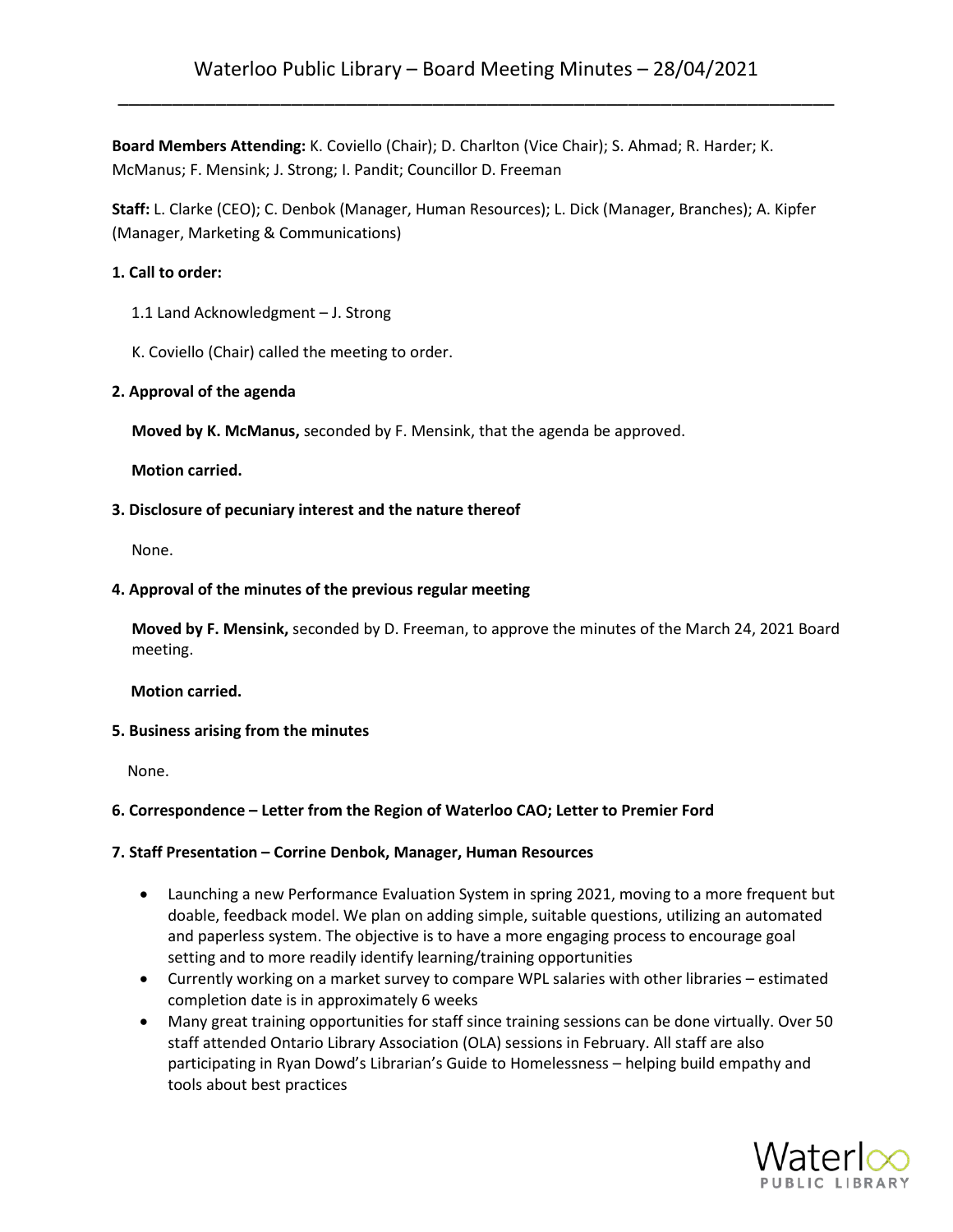- Diversity & Inclusion training many managers taking part in Anti-Racism Training with Selam Debs
	- Investigating opportunities for anti-racism training for all staff
	- Recruitment Initiatives expanding our job posting strategies to ensure we are capturing underrepresented populations. Expanded our inclusion statement in our job postings.
	- COVID Info Hub area on our Intranet that houses all current and relevant COVID-related information, including mental health resources like our Employee Assistance Program (EAP)
	- Expanded staff appreciation initiatives such as treat days, appreciation gifts, etc. to support staff during Covid; also planning a virtual staff event in June

# **8. Committee Roles & Responsibilities – K. Coviello**

- Governance Committee **-** S. Ahmad spoke about the focus of the Governance Committee which is creating best practices on how to recruit Board members. The Board will implement these best practices and focus on building relationships with community members
- Finance & Resources Committee J. Strong confirmed a regular schedule of meetings which coincide with the Library's financial reporting schedule
- Fundraising & Outreach Committee R. Harder informed the Board that the Fundraising Committee would be meeting in May and would update their work plan at the May 2021 Board meeting

## **9. Information Items**

9.1 Eastside Branch Update – L. Dick

- Construction continues to be on schedule
- L. Dick provided information about the large, graphic, wall installation and the concept around it. The design will speak to the fluid engagement of the library and natural surroundings, incorporating the various flora and fauna in the outdoor areas around the library
- Current COVID restrictions have not had an impact on supply delivery, budget or the construction schedule up to this point

9.2 CEO Report – L. Clarke

- In assisting the ROW Public Health, to date, staff have made 1650 calls to book vaccination appointments. This was completed on work time, but staff also volunteered to call on their own personal time
- Recently began lending Parks Passes for the GRCA & Ontario Parks which already have extensive holds lists
- Curbside pick-up & virtual programs are going well, with many notes of appreciation from customers received
- Book bundles continue to be a huge hit